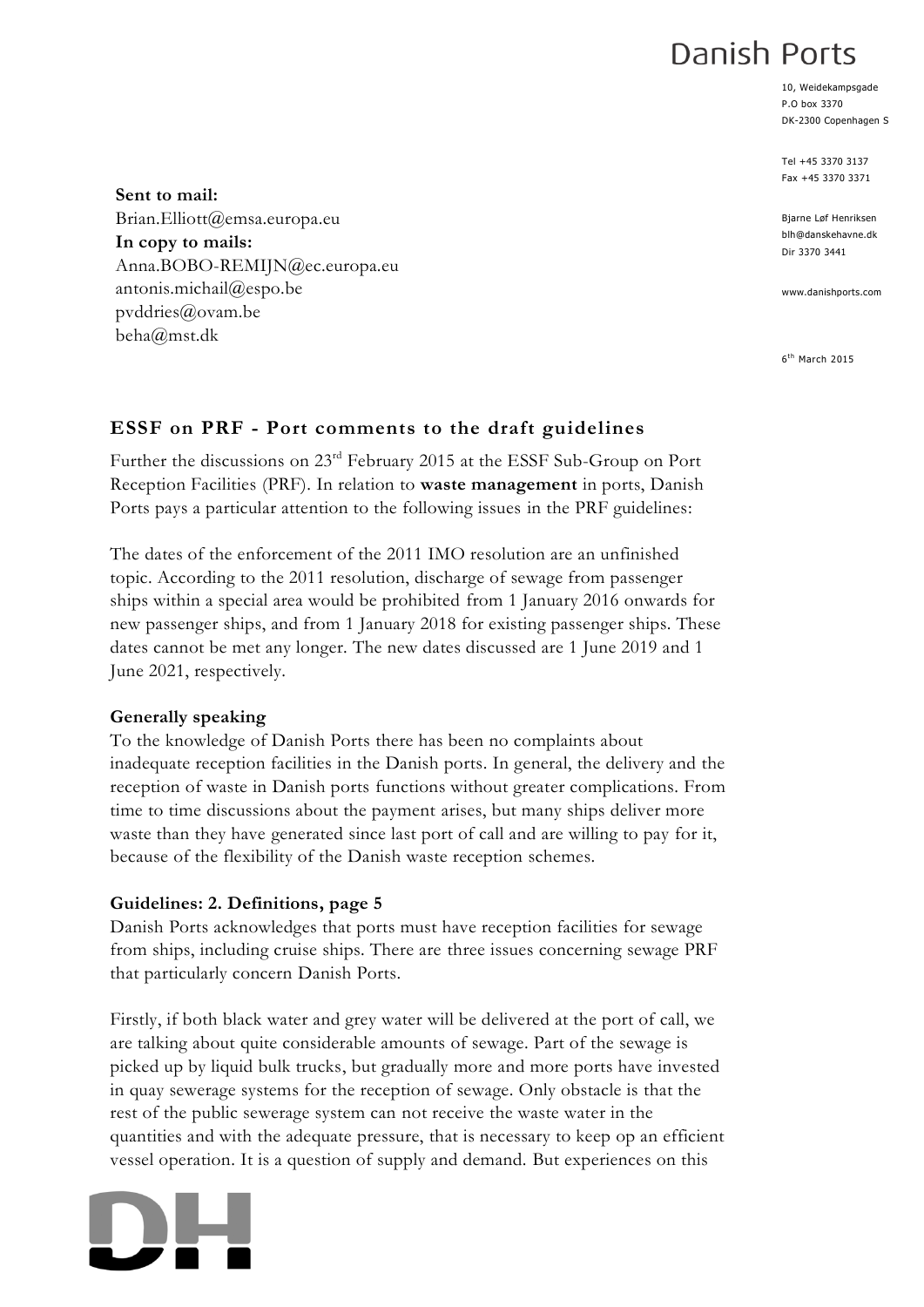matter are not many due to the fact, that not many ships demand to deliver the sewage today.

Secondly, there is an issue concerning the payment of the service. The guidelines definitions mentions "Ship-generated waste Shall mean all waste, including Sewage" (page 5). When it comes to cruise ships, these vessel types carry quite dramatic sewage amounts. Therefore a special Danish practice has been developed in cooperation with local waste facility offices' and almost more importantly with the cruise shipping companies' acceptance. It consists of a pro rata calculation, where the passengers are being calculated as "cargo". This means that there are no port charges concerning the passing of the portion of the waste water, belonging to the crew, while there is a port charge for the part originating from the passengers. For example, if there are 2,000 crew members and 3,000 passengers aboard, the ship's charges covers the delivery of 3/5 of the waste water in total. This practice should continue.

Thirdly, Baltic Marine Environment Protection Commission (HELCOM) communicated the following on  $6<sup>th</sup>$  March 2015: "...However, the effective application of this already existing legal status is subject to the availability of adequate sewage Port Reception Facilities (PRF) in the region. The adequacy of sewage PRF has to be separately notified to IMO MEPC and this can be done jointly or individually by the coastal countries. The dates of the enforcement of the 2011 IMO resolution are an unfinished topic. According to the 2011 resolution, discharge of sewage from passenger ships within a special area would be prohibited from 1 January 2016 onwards for new passenger ships, and from 1 January 2018 for existing passenger ships. These dates cannot be met any longer. The new dates discussed are 1 June 2019 and 1 June 2021, respectively."

#### **Guidelines: Article 7, Annex 3, page 16**

The question of prior notification is rather interesting. How will it play along with the requirement that, from 1<sup>st</sup> June 2015, will be included in the SafeSeaNet. We have discussed this with Defence Command Denmark (Naval Staff) amongst others. Waste reception in port follows the municipal requirements to waste and therefore varies from port to port. This makes it difficult to put on formula. Danish Ports has therefore proposed that SafeSeaNet will link directly to the port reporting form so that the ship does not experience two different requirements. In fact three different requirements as the Danish rules and waste management/sorting are not in accordance with MARPOL regulations, as is also stated elsewhere in the meeting the material for the first meeting  $23<sup>rd</sup>$  February 2015 at the ESSF Sub-Group on Port Reception Facilities (PRF).

#### **Guidelines: Article 5, page 33**

Concerning the issue of waste management plans (also addressed in 2.0. Applicability and coverage), Danish Ports express satisfaction with the suggested model, where there is no formal requirement for the plan design but for the